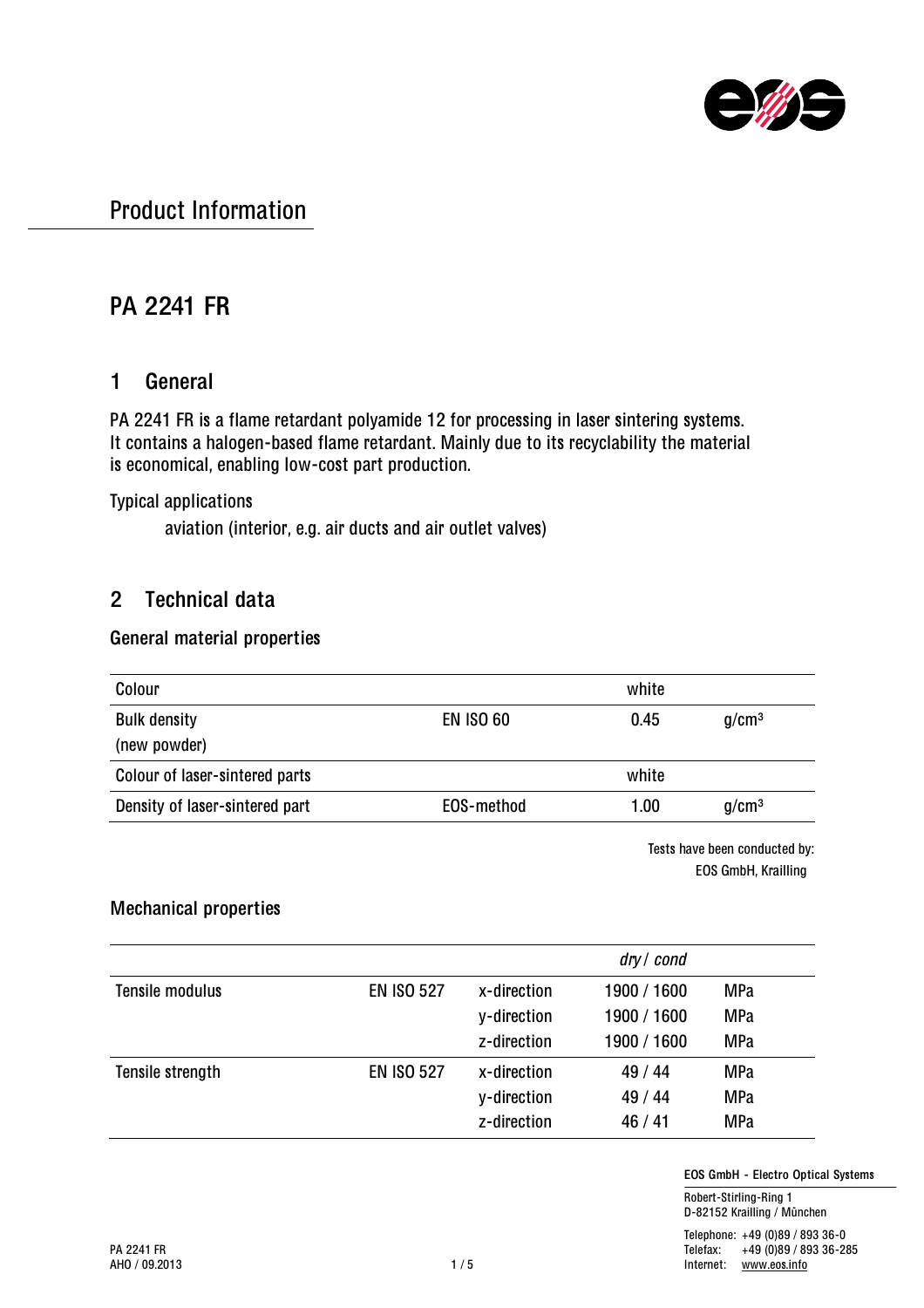

|                                    |                   | dry / cond  |       |               |
|------------------------------------|-------------------|-------------|-------|---------------|
| Tensile strain at tensile strength | <b>EN ISO 527</b> | x-direction | 7/11  | $\frac{0}{0}$ |
|                                    |                   | y-direction | 7/11  | $\frac{0}{0}$ |
|                                    |                   | z-direction | 6/8   | $\frac{0}{0}$ |
| Strain at break                    | <b>EN ISO 527</b> | x-direction | 15/22 | $\frac{0}{0}$ |
|                                    |                   | y-direction | 15/22 | $\frac{0}{0}$ |
|                                    |                   | z-direction | 6/9   | $\frac{0}{0}$ |

Tests have been conducted by: EOS GmbH, Krailling

#### Short term influcence of temperature on mechanical properties

Dynamic Mechanical Thermal Analysis (DMTA):

Dynamic modulus (Speichermodul G'), loss modulus (Verlustmodul G") and loss factor (Verlustfakto<sup>r</sup> <sup>t</sup>anδ ) as a function of temperature.

### Influence of the wall-thickness

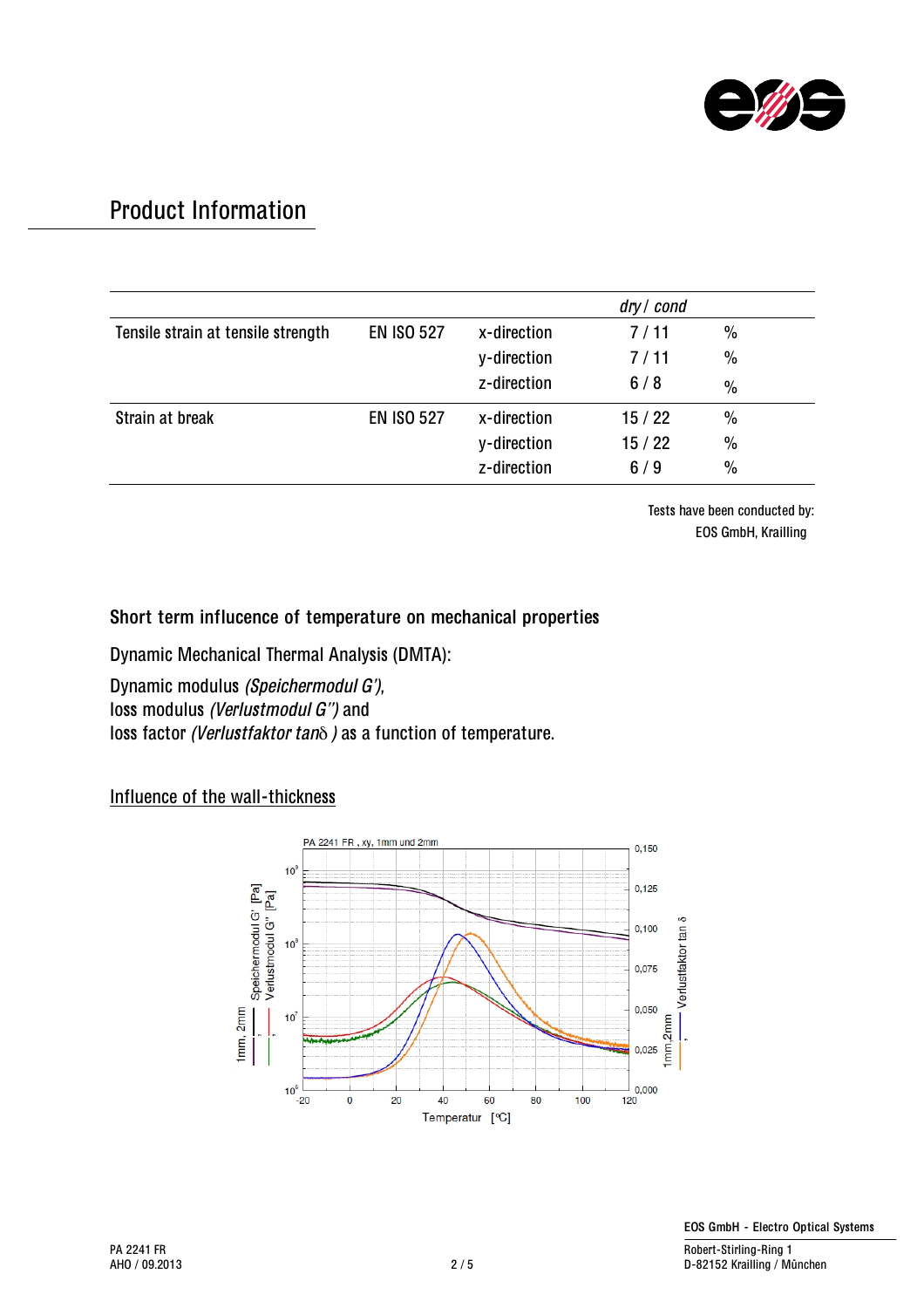

## Influence of the orientation in the building room



Tests have been conducted by: Polymer Service GmbH Merseburg

### Thermal properties

| Heat distortion temperature          |                     |       |              |
|--------------------------------------|---------------------|-------|--------------|
| - HDT A                              | <b>EN ISO 75</b>    | 84    | ℃            |
| - HDT B                              | <b>EN ISO 75</b>    | 154   | $^{\circ}$ C |
| <b>Melting point</b><br>(new powder) | EN ISO 11357-1      | 185   | ℃            |
| Decomposition temperature            | <b>EN ISO 11358</b> | > 330 | ℃            |

Tests have been conducted by:

Polymer Service GmbH, Merseburg Kunststoff Vertrieb Dr. Schiffers GmbH und Co. KG, Ulm NETZSCH-Gerätebau GmbH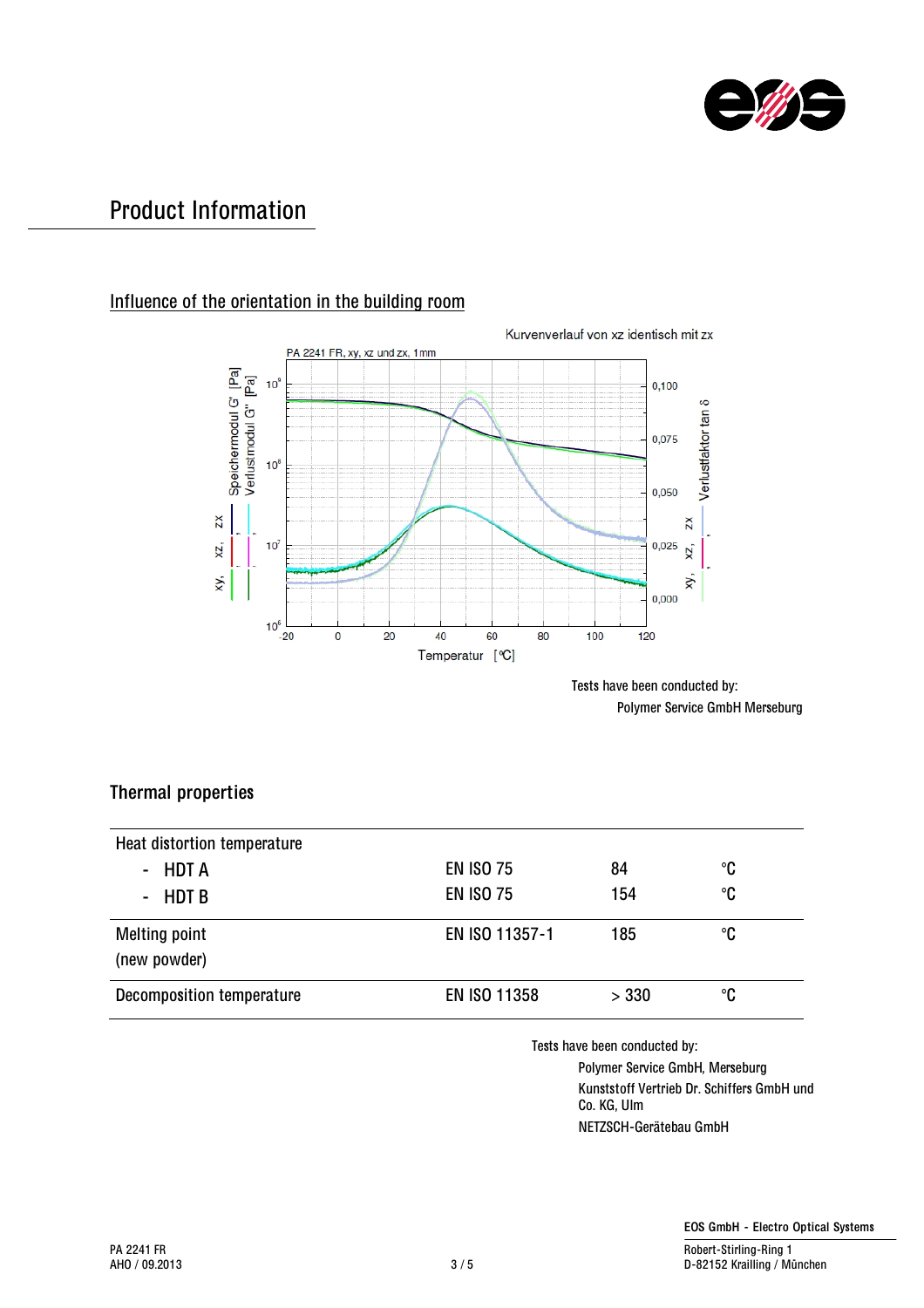

### Thermo Gravimetric Analysis / Differential Scanning Calorimetry





Change in test atmosphere from  $N_z$  to air at 770°C.

Tests have been conducted by: NETZSCH-Gerätebau GmbH

D-82152 Krailling / München